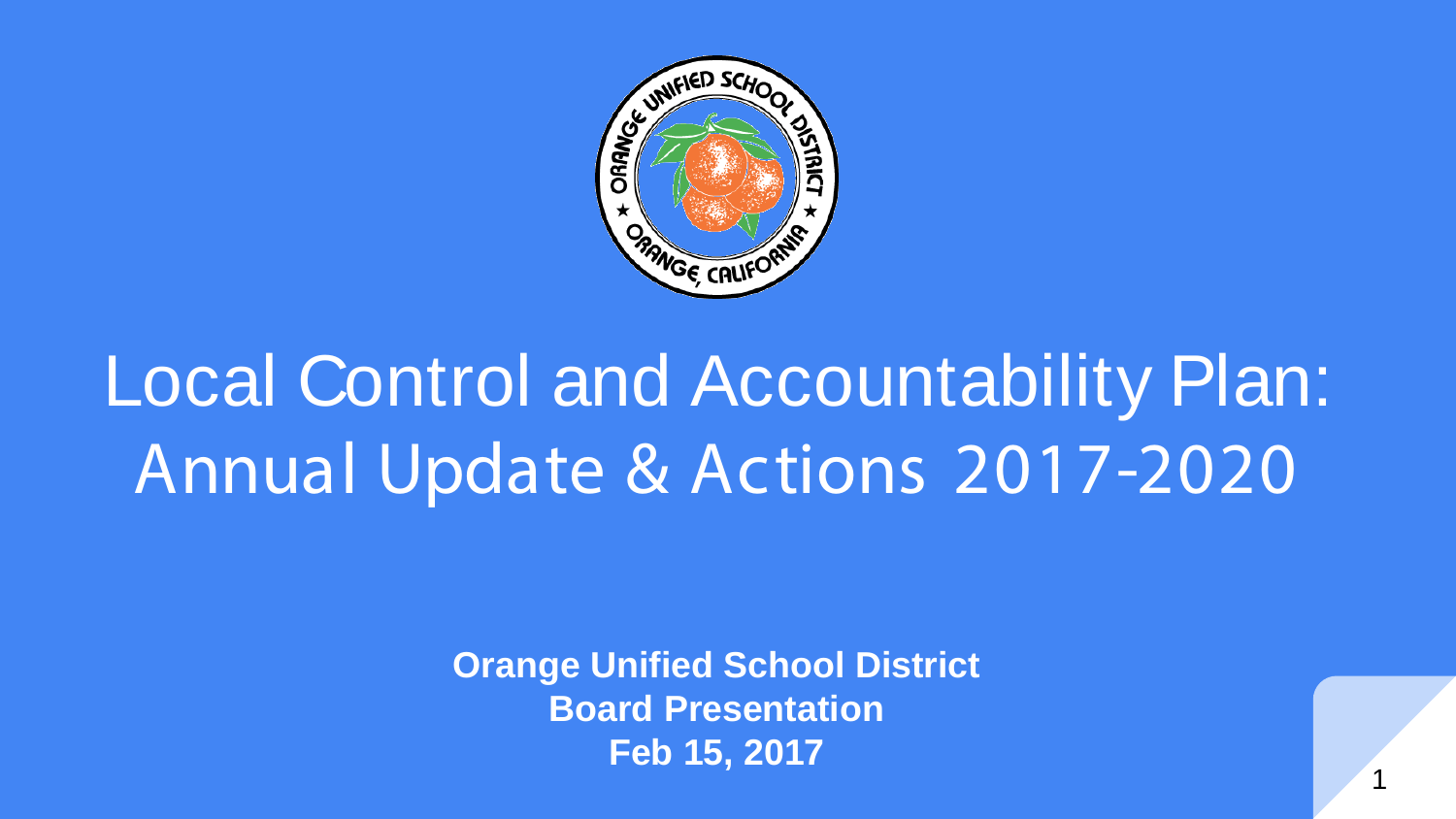# Overview of Stakeholder Engagement



Window for Stakeholder Survey: 9/28/16 - 12/31/16

Survey changes based on input: 3 s urveys (parent/community, s tudent and s taff)

Questions varied by type of respondent

Predominantly online

**New Focus Groups at School sites** Total number of s tudents , s taff and parents engaged in stakeholder focus groups =  $1,101$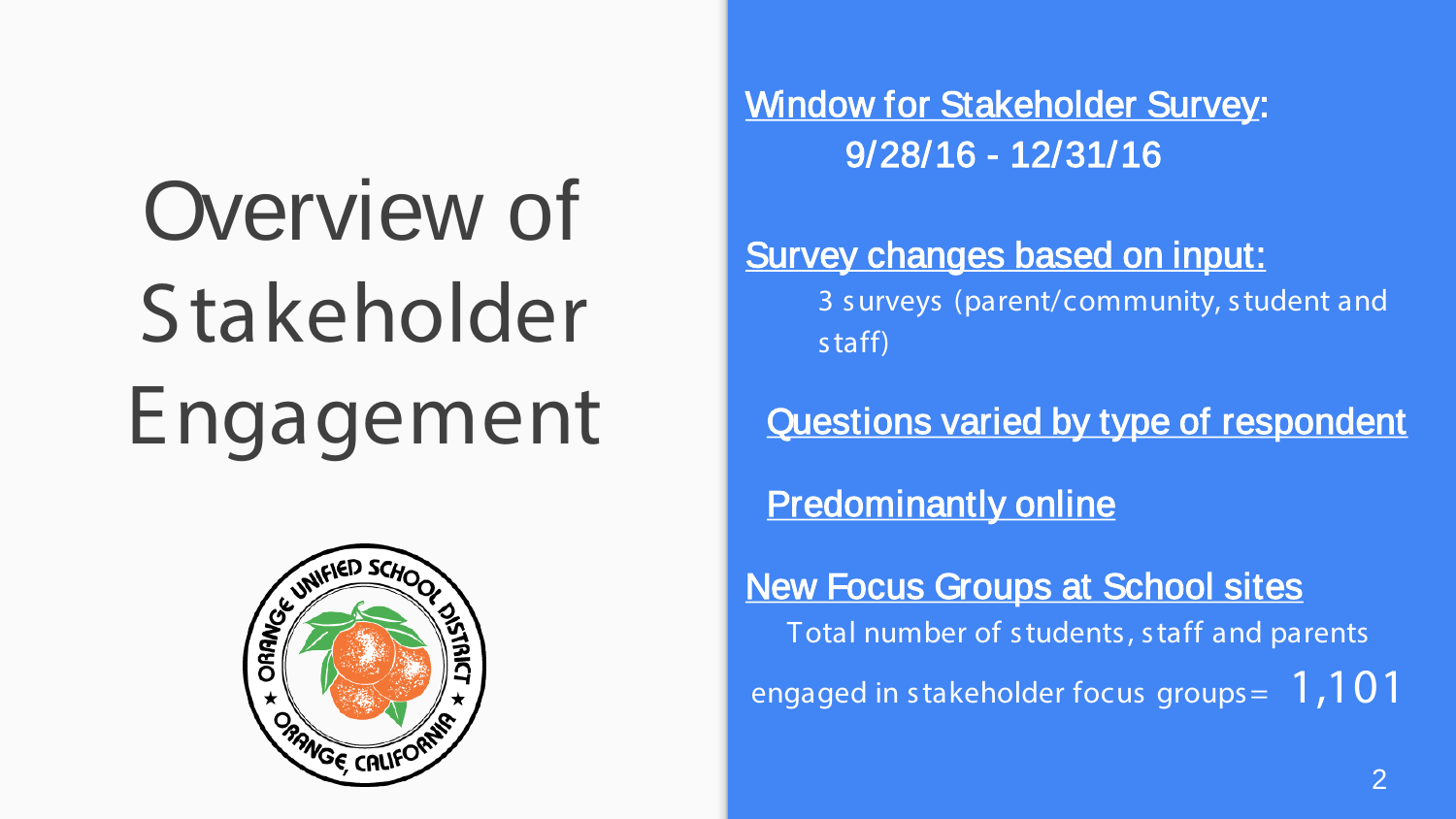### Total Responses on s urvey by Stakeholders :

| <b>Parent/Community</b> | <b>Student</b> | Staff |
|-------------------------|----------------|-------|
| 2,981                   | 6,432          | 1,216 |



# **Total for 2016-17 = 10,698**

Total for  $2015 - 16 = 7,503$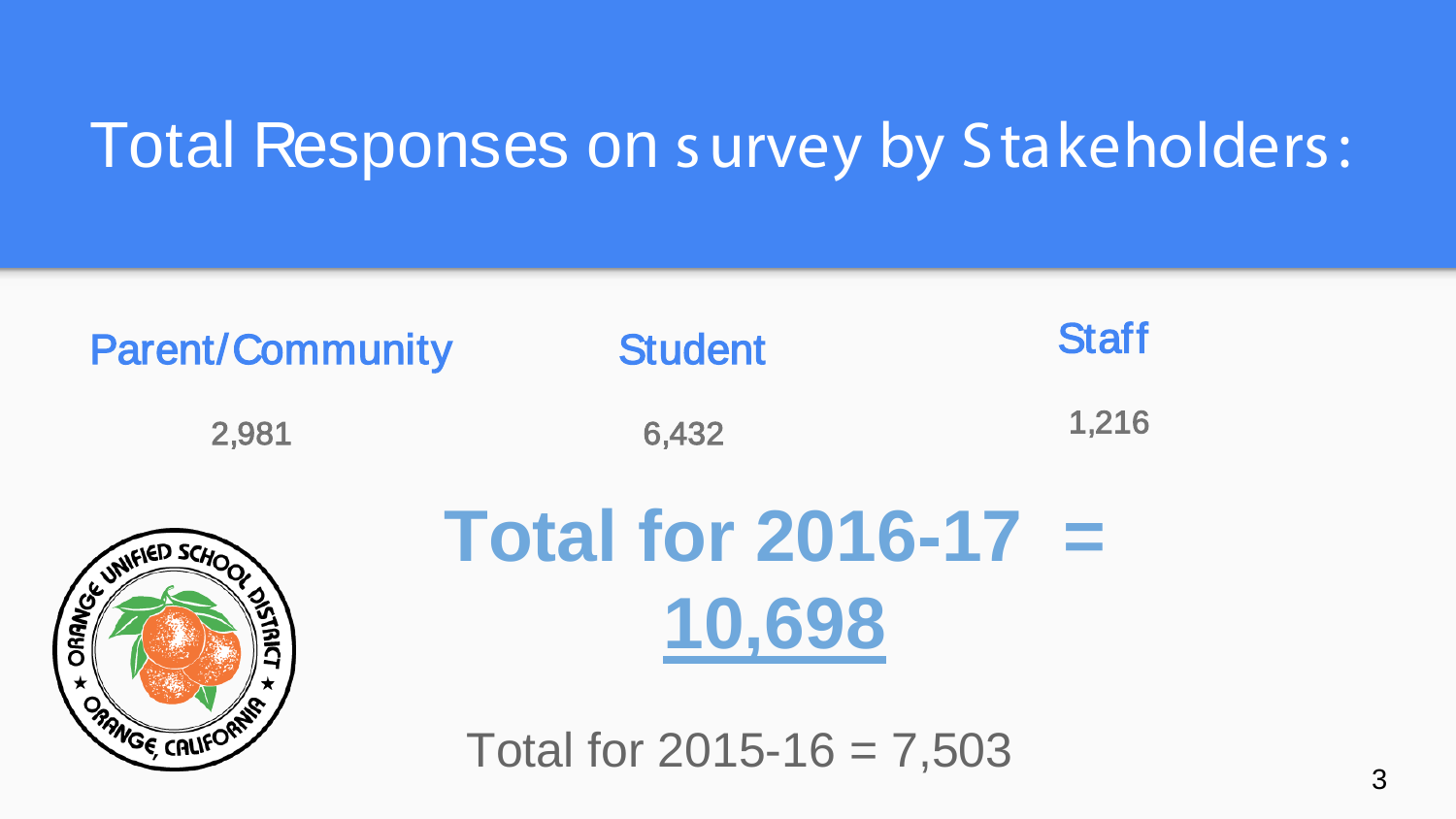## LCAP Goals and Res ults – Percent Strongly Agree and Agree

| <b>LCAP Goal</b>                                                         |    | <b>Student</b> | <b>Staff</b>    |
|--------------------------------------------------------------------------|----|----------------|-----------------|
|                                                                          |    |                |                 |
| Goal 1: Base program (staff, standards-aligned materials and facilities) | 76 | 78             | 72              |
| Goal 2: Resources, materials, services centered on instruction           |    |                | 67              |
| <b>Goal 3: Course Access</b>                                             | 76 | 76             | 93              |
| Goal 4: Increased student achievement                                    |    | 87             | 83              |
| Goal 5: Parent engagement                                                | 85 | 82             | 89              |
| <b>Goal 6: College and Career pathways</b>                               | 85 | 84             | 85              |
| <b>Goal 7: School Connectedness</b>                                      | 90 | 86             | 88 <sup>4</sup> |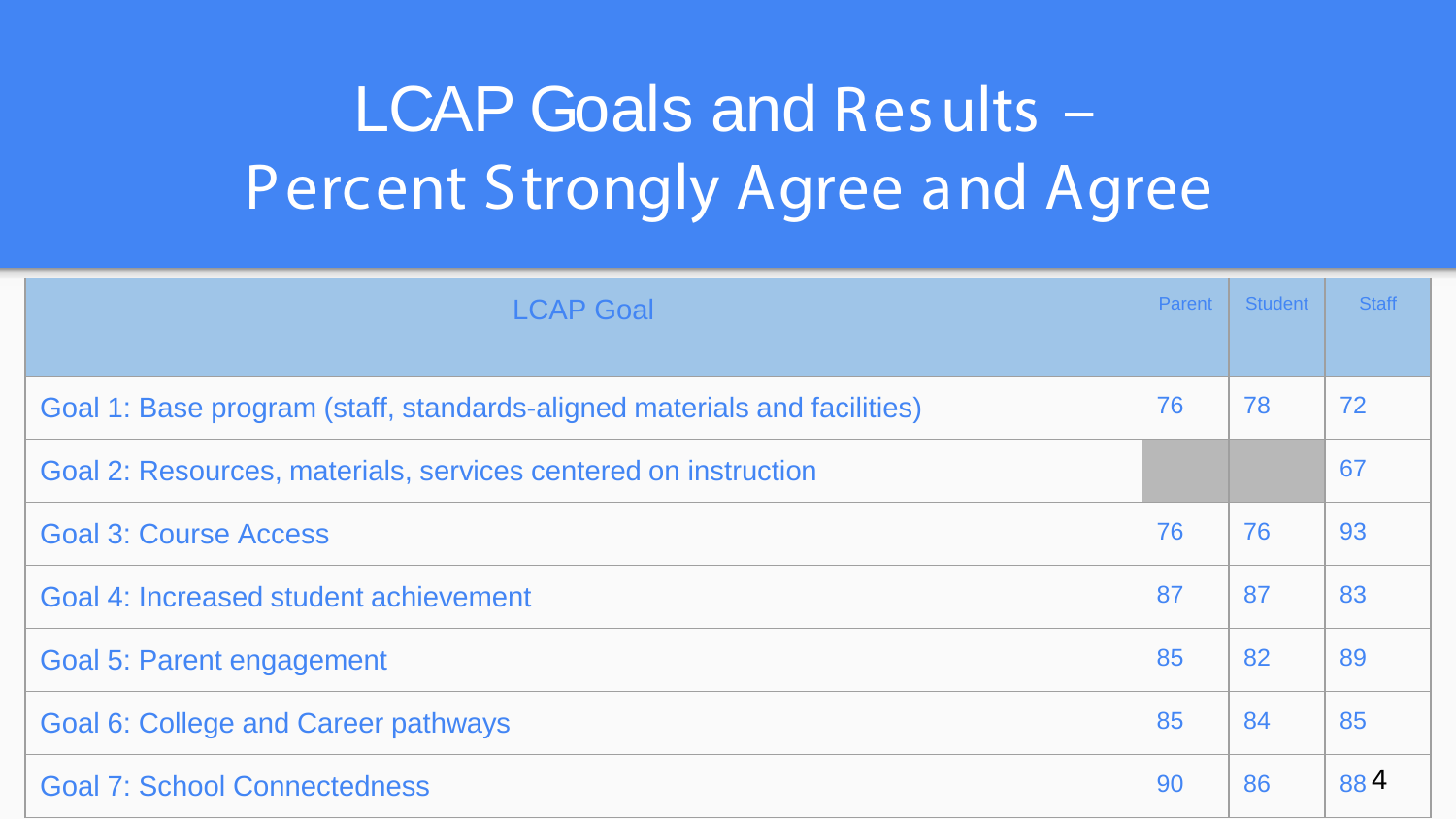## Action Planning Trends from LCAP Survey

#### Survey Top 5 Themes

- $\triangleright$  Help students at all levels with post high school planning
- Update s chool facilities
- $\triangleright$  Offer more academic help at all levels
- $\triangleright$  Teaching methods/practices updated
- $\triangleright$  Technology integration and expanded access

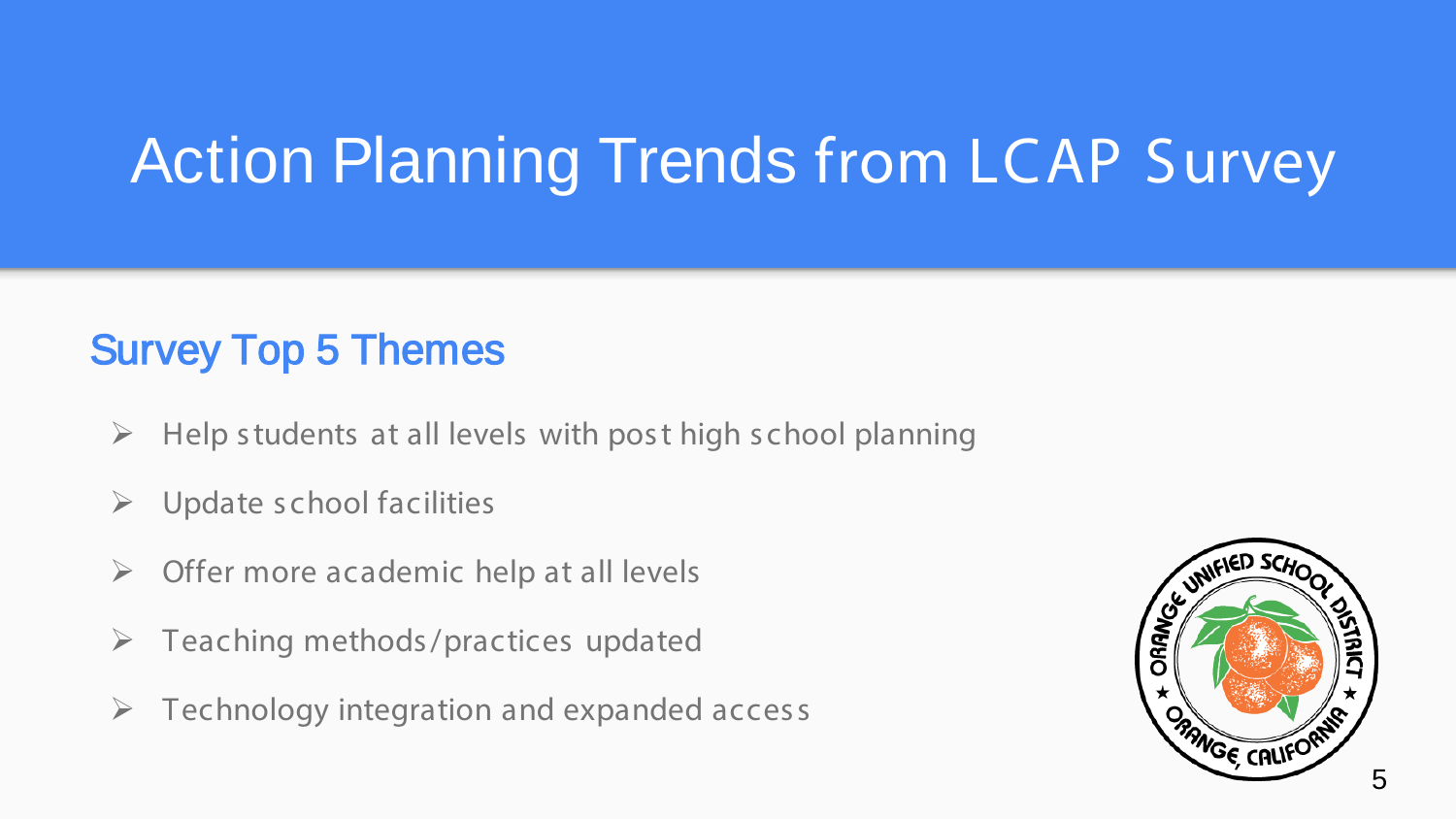# Trends from Stakeholder Focus Groups

#### Parent

- $\triangleright$  Offer academic help at all levels
- Expand Cours e Options
- Parent Information/education
- $\triangleright$  Extracurricular Options
- $\triangleright$  Increase support staff (bilingual)

#### **Student**

- $\triangleright$  Extracurricular Options
- $\triangleright$  Food on campus (lunches)
- $\triangleright$  Technology
- Schoolwide Events / Activities
- Expand Cours e Options